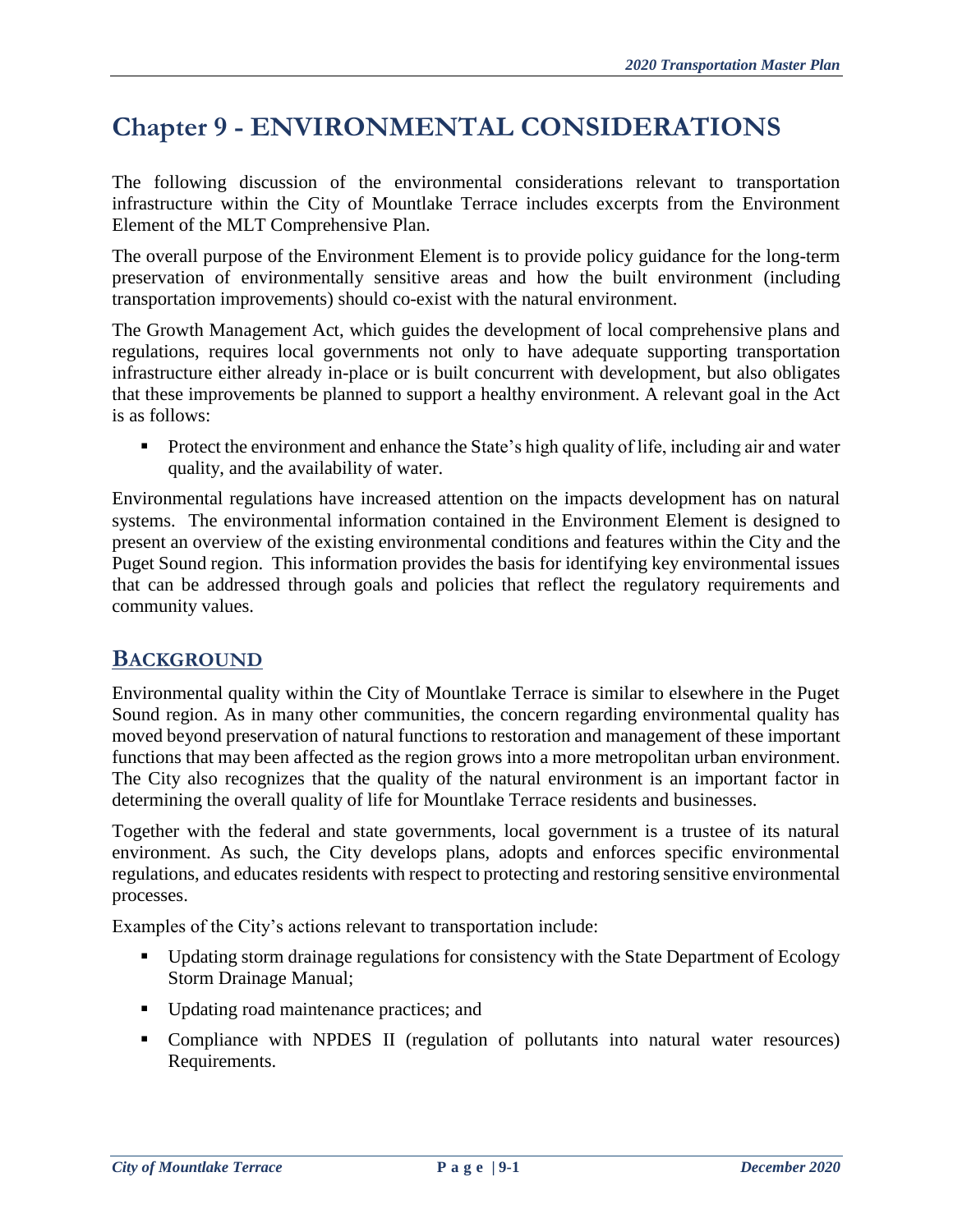# **COMPONENTS OF THE ENVIRONMENT ELEMENT OF THE MLT COMPREHENSIVE PLAN**

The Existing Conditions and Needs section of this Element provides a detailed narrative of the status of key biological and geological environmental issues. These include air quality, critical areas, water and hydrology and trees and vegetation.

# **AIR QUALITY**

Air quality within the Puget Sound air shed is regulated at both the national level and the regional level through the Clean Air Act. Air quality is generally assessed in terms of whether concentrations of air pollutants are higher or lower than ambient air quality standards set to protect human health and welfare. Air pollution has a disproportionate effect on sensitive groups such as children, the elderly, and people with heart and lung diseases. Air pollution is also a quality of life issue.

The primary source of air pollution in the Puget Sound region are vehicular traffic. Motor vehicles contribute approximately 55% (2018) of the air pollution in the state of Washington.

### **CRITICAL AREAS**

Environmentally critical areas perform a variety of valuable and beneficial biological and physical functions. Some types of critical areas may also pose a threat to human safety or to public and private property if improperly developed. Designation and protection of critical areas is required by the Growth Management Act. Critical areas include: wetlands, fish and wildlife habitat, frequently flooded areas, aquifer recharge areas, and geologically hazardous areas

There are primarily two elements to consider when implementing transportation improvements in critical areas of the City; they include:

- 1] When a transportation improvement project encroaches on critical areas what actions must be taken to ensure the critical area is protected, and
- 2] What measures can be utilized during the design phase of the transportation improvement project can lessen the environmental impact of an existing critical area.

#### **WATER AND HYDROLOGY**

Water temperature and the level of pollutants determine the quality of freshwater. Water temperature can vary naturally from year to year depending on weather conditions. Urban storm water runoff from sun-warmed paved surfaces is a major source of temperature variations in urban streams within the Puget Sound basin. Pollutants to freshwater arrive via surface runoff. Developments adjacent to freshwater sources without proper storm water management controls contribute to pollutant loading of freshwater bodies through storm water discharge to the freshwater bodies.

Storm water is precipitation that runs off surfaces such as rooftops, paved streets, highways, and parking lots. It can also come from hard, grassy surfaces like lawns, play fields, and from graveled roads and parking lots. This water drains to storm drains, streams, lakes and, eventually, to Puget Sound.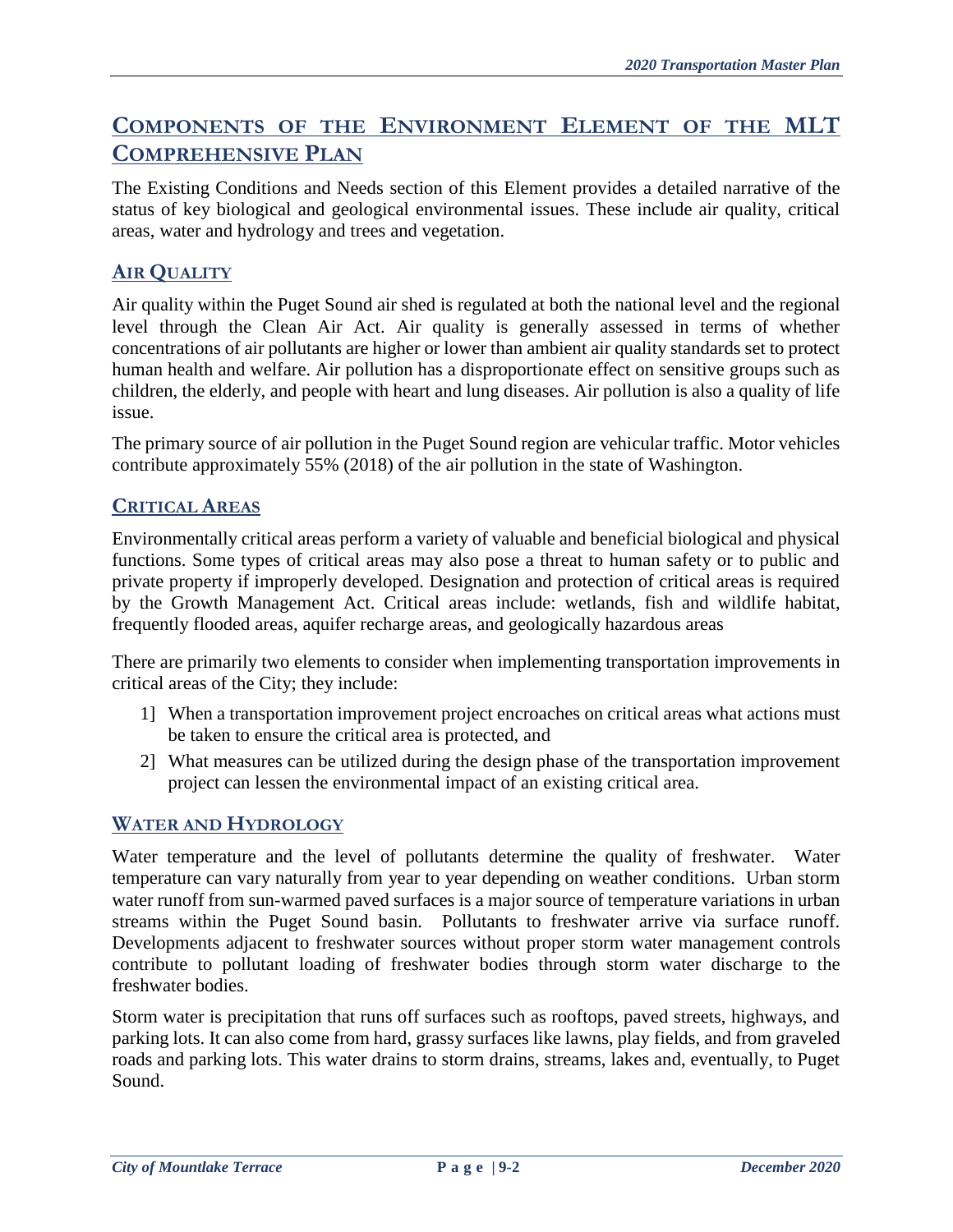Storm water, if not property managed, can pose both water quality and water quantity problems. Storm water typically contains heavy metals, oil and grease, organic toxins, bacteria, nutrients, and sediments. The sources of these pollutants include motor vehicles, industrial activities, construction activities, fertilizers, and erosion. These pollutants degrade water quality, harm or kill fish and other aquatic life, contaminate sediments, and can threaten drinking water supplies. Large volumes of storm water can degrade stream channels, alter or destroy fish and wildlife habitat, and cause flooding.

The EPA regulates discharge of storm water through the National Pollutant Discharge Elimination System (NPDES II). The Washington State Department of Ecology (DOE) is given the responsibility to administer this system. NPDES permits are issued for both construction and operation to Phase I jurisdictions (Snohomish, King, Thurston and Clark counties, the Cities of Seattle and Tacoma and the Port of Seattle). All other jurisdictions in Washington State with storm water outfalls for discharge of storm water to surface waters (including the City of Mountlake Terrace) operate their storm water management program under the Phase II portion of the permit. DOE published a guidance document, *Storm water Management Manual for Western Washington* in August 2001 to guide local governments to better management of storm water. This guidance document was most recently updated in 2019. The NPDES program administered by DOE requires local governments to adopt the DOE storm water manual or an equivalent manual. The City of Mountlake Terrace uses the current DOE manual, but may adapt specific items to fit requirements and needs of Mountlake Terrace. The DOE manual and any revisions have been regularly adopted into the City's development regulations.

### **TREES AND VEGETATION**

Trees and vegetation perform many important functions, including the ability to:

- 1] Reduce Energy Costs Trees have been called the "low tech" solution to energy conservation. Shade from trees reduces the need for air conditioning in summer. In winter, trees break the force of winter winds, lowering heating costs.
- 2] Clean the Air Trees produce oxygen that we breathe. In addition, trees remove air pollution by lowering air temperature, by releasing water into the atmosphere, and by retaining particulates. By reducing the need for heating and cooling systems, trees also reduce emissions that contribute to atmospheric carbon dioxide and the greenhouse effect.
- 3] Clean the Water Many plants take up nutrients that would otherwise be carried down through the soil into the ground water supply. Wetlands and wetland buffer areas are in particular effective at removing contaminants from urban runoff resulting in clean water to feed creeks and streams.
- 4] Produce Economic Benefits Trees add value to retail areas by making them more attractive places for shopping. Trees along streets and on private property increase property values.
- 5] Screen Noise and Undesirable Views Strips of densely planted trees and shrubs will not completely remove the annoyance of city noise, but they can significantly reduce it. Urban forestry researchers have shown that even narrow belts of trees can reduce noise by three to five decibels. In addition, trees can provide privacy or screen out undesirable views.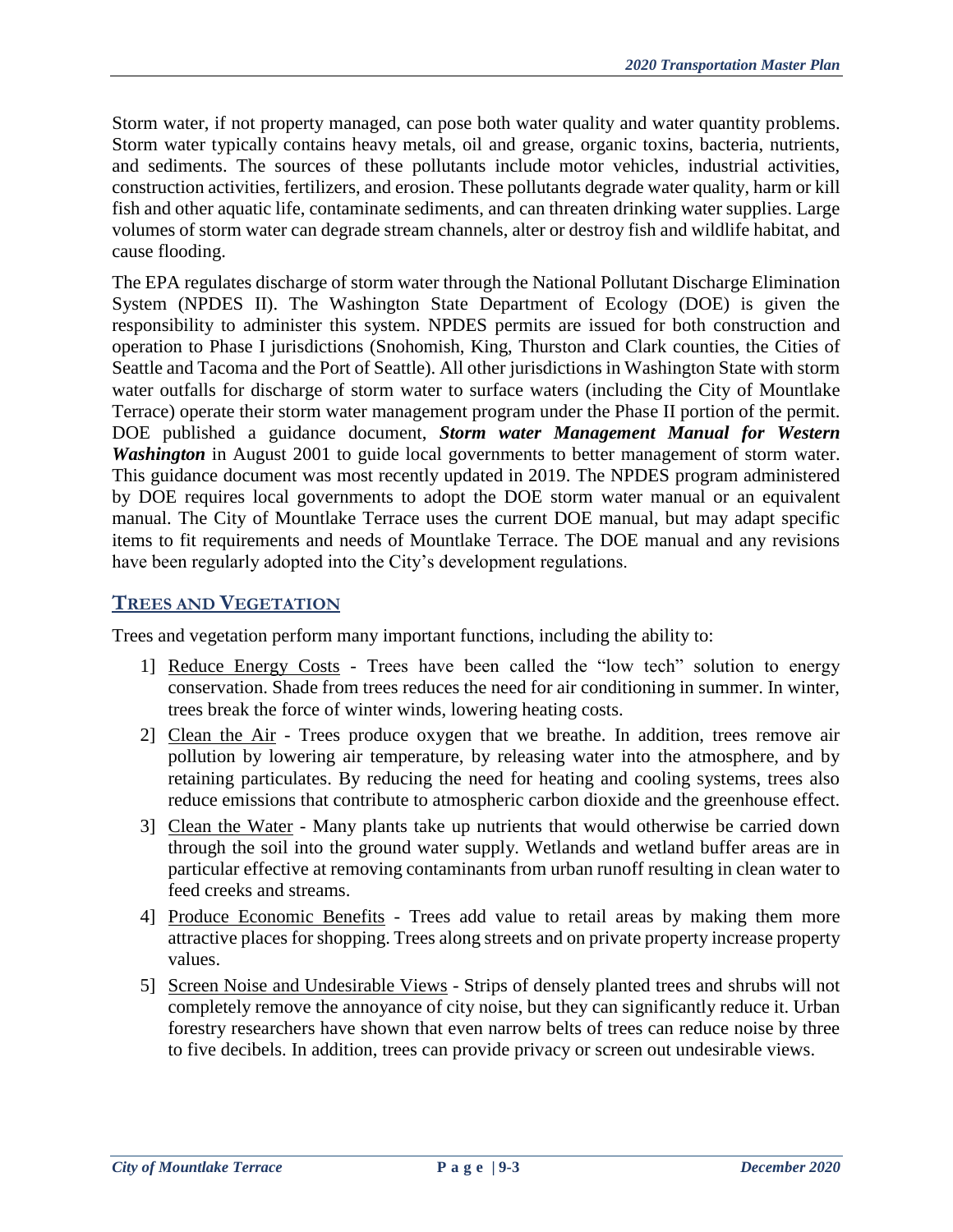- 6] Increase Walkability and Health Trees and vegetation along streets, especially in planter areas between the curb and sidewalk, make walking more pleasant and make it feel safer, thus increasing the number of pedestrians.
- 7] Attract Wildlife Trees can provide habitat for songbirds and other desirable wildlife, adding natural sounds and beauty in the urban environment.
- 8] Slow Runoff and Prevent Erosion The leaves of trees break the force of rain, reducing flooding by helping water percolate into the soil instead of quickly running off. Tree roots also help hold the soil in place on steeper hillsides, preventing erosion and improving water quality.
- 9] Reduce Stress Medical studies have established that the presence of, especially trees, and other vegetation, can improve emotional and psychological health, reduce blood pressure, stress, and cortisol levels. Trees and other vegetation put people at ease, providing a pleasing visual aesthetic experience.
- 10] Increase Safety Use of trees and other plant material reduces stress, enhances people's sense of wellbeing, encourages walking leading to more neighborly contact and interaction and even reduce crime (more eyes on the street).
- 11]Restore Habitat and Biodiversity Trees provide food and shelter for birds and small mammals.

Trees and vegetation increase the quality of life at all levels and are especially valuable in an urban environment. Proper stewardship of trees and other vegetation in the community will help to maintain and/or improve the economic, social, built, and natural environments.

# **SUSTAINABILITY STRATEGY**

Broad public discussion of environmental issues and the need for critical area regulations in 2004 led to a city decision to develop a conservation or sustainability strategy. ("Sustainability" is a term often used to mean a way of ensuring quality for the environment, economy, and community livability *all together* over the long term.) The strategy is focused on proactive ways that the city can foster improving the natural environment, as well as the economic climate and community quality of life, in Mountlake Terrace. In 2008, the Sustainability Strategy was completed and adopted. It incorporated key recommendations for conserving natural resources and the natural environment, while at the same time providing for healthy economic conditions and community livability. The Strategy identified a variety of approaches and performance measures to help implement the sustainability goals and policies, and sustainable practices.

# **LOW IMPACT DEVELOPMENT APPLICATIONS**

Low Impact Development (LID) are storm water and land-use management strategies that successfully mimic natural hydrologic field conditions by emphasizing the following techniques:

- 1] Conservation
- 2] Use of on-site natural features
- 3] Site planning
- 4] Distributed storm water best management practices (BMPs) integrated into a project design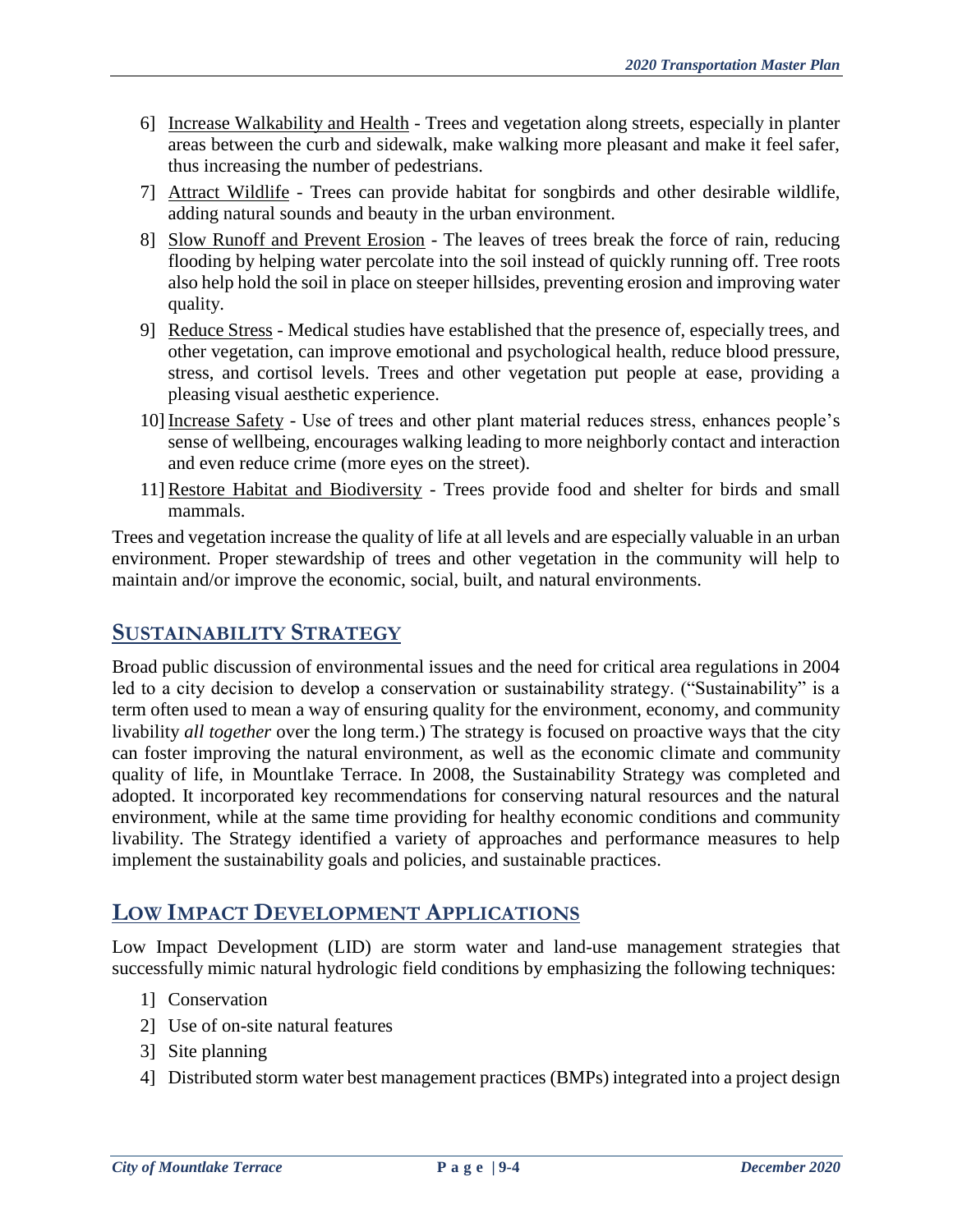Many communities are incorporating low impact development design elements in all types of construction projects, including transportation improvement projects. These techniques emphasize environmental protection by reducing storm water through groundwater absorption techniques or filtering storm water before it enters the storm water system.

The overall objectives for low impact development in transportation design include:

- 5] Reduce the total impervious area by reducing the overall road network coverage area.
- 6] Minimize or eliminate effective impervious area and concentrated surface flows on impervious surfaces by reducing or eliminating hardened storm water conveyance structures and utilizing permeable pavements.
- 7] Infiltrate and slowly convey storm flows in roadside bio-retention cells and swales, and through permeable paving and aggregated storage systems under the pavement.
- 8] Design the road network to minimize site disturbance, avoid sensitive areas, and reduce fragmentation of the landscape.
- 9] Create connected street patterns and utilize open space areas to promote walking, biking and access to transit and services.
- 10] Provide efficient fire and safety vehicle access.

In February of 2018, the City adopted Ordinance No. 2729, which identified Mountlake Terrace's details for low impact development. These requirements are part of a directive from the Department of Ecology that requires all Western Washington cities to review, revise and make effective local development-related codes, rules standards or other enforceable documents to incorporate and require low impact development (LID) principles and LID Best Management Practices (BMPs) to be in compliance with an NPDES permit.

The process for developing this planning document resulted in a series of four evaluation matrixes that sequentially formed the framework and the resulting policies identified in the ordinance. They included:

- Code review for low impact developments
- A decision matrix that examined the current status, issues, decision point and resulting parameters needed to support low impact development.
- $\blacksquare$  Initial code revisions that to form solutions to these issues, and
- The resulting code revisions used in the Ordinance.

These tables and illustrations of LID facilities are provided in **Appendix E**.

Table 9-2 lists low impact development facilities that are recognized by the City for use with street and parking lot improvements and City-adopted storm water requirements.